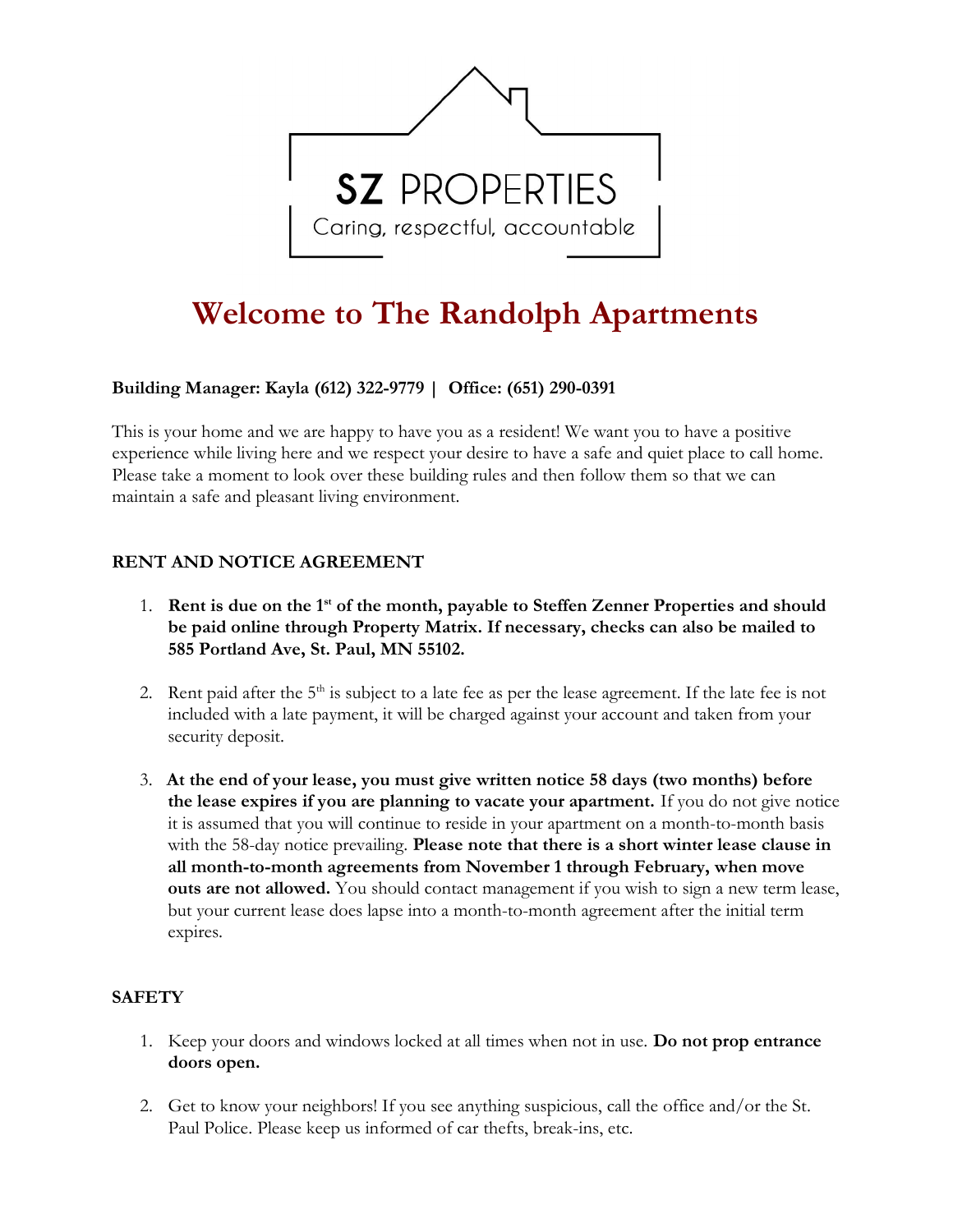- 3. If you smell smoke or see fire, leave the building immediately and call the Fire Department at 911.
- 4. The combination CO/smoke detector in your apartment is battery operated and is located in the bedroom, your dining room, or in the hallway outside the bathroom. You should never tamper with your smoke detector as it is against the law. You should test the smoke detector at least once a month by pressing the test button to make certain that it sounds the alarm, and if it does not work properly report the problem at once to your building manager or the office. You are expected to be able to replace the battery to the detector when it starts to emit a short beep as this is a signal that the battery is failing. If you have any trouble with the detector or cannot change the battery, contact your building manager or the office.
- 5. Fire extinguishers are located on each level in the common hallways.

# GENERAL RULES

- 1. Quiet hours are especially after 9:00 PM and before 9:00 AM. All residents deserve peace and quiet at all hours of the day and night, so please get to know your neighbors and be mindful to not offend anyone. Hardwood floors allow a lot of noise to travel up and down, so consider using rugs and removing your shoes when in the apartment to minimize normal activity noise.
- 2. Keep windows closed when it rains, and storm windows closed in winter. Air conditioners must be removed from windows by October 1. If you are a resident of 1871 Randolph, your A/C unit is built in and does not need to be moved. Contact the building caretaker if storms/screens are missing or broken.
- 3. Use small nails or screws when hanging objects on the walls. Please refrain from using tape or sticky substances to hang objects.
- 4. No items should be stored or left in entryways, hallways or the open basement areas. Instead, store items that you don't want in your apartment in your storage locker. You must provide your own lock for your storage locker and make certain that your name and apartment number is on the storage locker. Bikes should be stored appropriately and **must** be tagged with your apartment number and name; unidentified bikes will be removed and donated to charity.
- 5. Please report burned out light bulbs in common areas to the building manager or office.
- 6. Please report any clean up necessary in common areas or laundry rooms to your building manager or the office. Keep in mind that hallways are cleaned once or twice weekly and checked daily for the most part. If you make a mess, clean it up yourself. Please don't leave trash or junk mail in the hallways. Pick up your newspaper every day if you are receiving one; unclaimed newspapers are discarded the next day.
- 7. In general, you must keep your apartment clean and in safe condition.
- 8. Keep in mind that your apartment has been freshly painted. Walls in the kitchen and bathroom are washable. If you would like to repaint your apartment, contact the office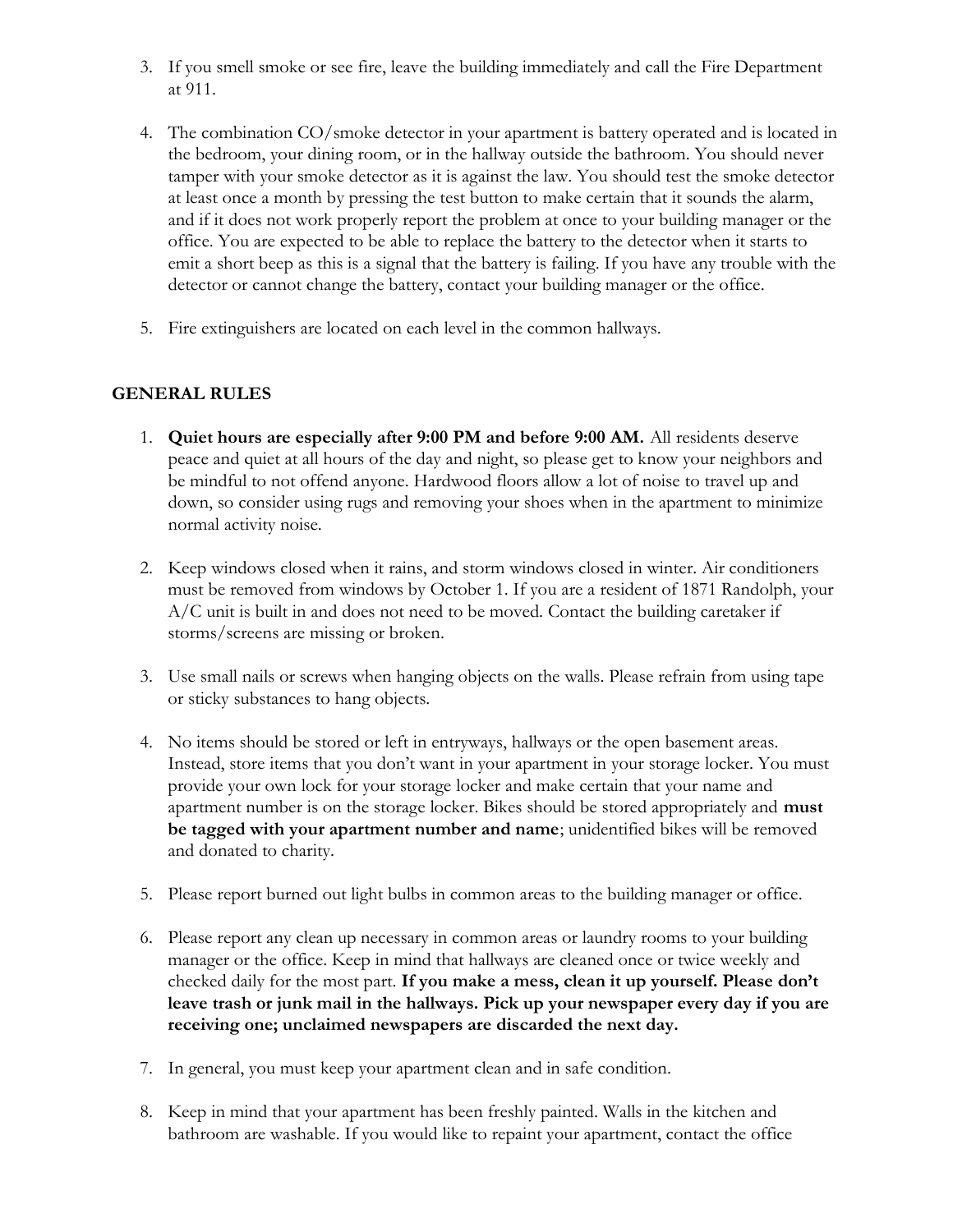before doing so. Charges may be assessed to you for returning the apartment to its original colors upon vacating the apartment.

- 9. We are a smoke-free building and residents must go outside TO THE BACK OF THE BUILDING at least 20 feet from the building to smoke any tobacco products: smoking is not allowed in any apartments or common areas of the building. Please dispose of cigarette butts outside properly in the cigarette butt container provided; do not throw cigarette butts on the ground.
- 10. Pets are allowed on a lease to lease basis only. If your lease does not allow pets, you must get written permission from the management before you get a pet in your apartment or you will lose your security deposit. If you are a dog owner, dogs must be on a leash at all times while going in and out of the building. Dogs must be walked in the neighborhood and not be allowed to use our yard only for daily excrements. You must clean up immediately after your dog on our property and in the neighborhood; it's the law in St. Paul.
- 11. We do not allow satellite dishes at any properties. Please use Comcast as your cable provider and contact the office with any installation questions.

#### GUESTS

- 1. You are responsible for your guests' behavior in and around the building.
- 2. Your lease specifies who can live in your apartment. Extra people may be charged \$45 each per month. Any guest that stays longer than 2 weeks is subject to this charge unless prior arrangements have been made with management.

#### PARKING

- 1. Parking is assigned and residents pay a monthly rental fee per spot. If you are interested in renting a space, contact your building manager or the office. If you are renting a spot, you must display your parking pass in your car at all times. If you park your car in a spot you are not renting, your car can be towed at your expense.
- 2. If you are parking in a lot, follow the rules and notices to facilitate snow removal in winter.
- 3. If you choose to park on the street, note that Randolph Avenue is cleaned on Monday and Tuesday nights and parking on the north and south side are regulated from 2 AM to 7 AM; you will be ticketed if you are on the wrong side, so do pay attention to the street signs. You also need to be aware of snow emergency regulations in the winter. You can call 651-266- 7569 for the latest emergency announcements or visit www.stpaul.gov/snow for announcements, notification options, and parking guidelines.

### TRASH & RECYCLING

1. Recycling is mandatory in the building to reduce waste in the dumpsters and landfills. Steffen Zenner Properties encourages a zero-waste philosophy and understands recycling is a key component. A recycling brochure was provided with your Apartment Condition Form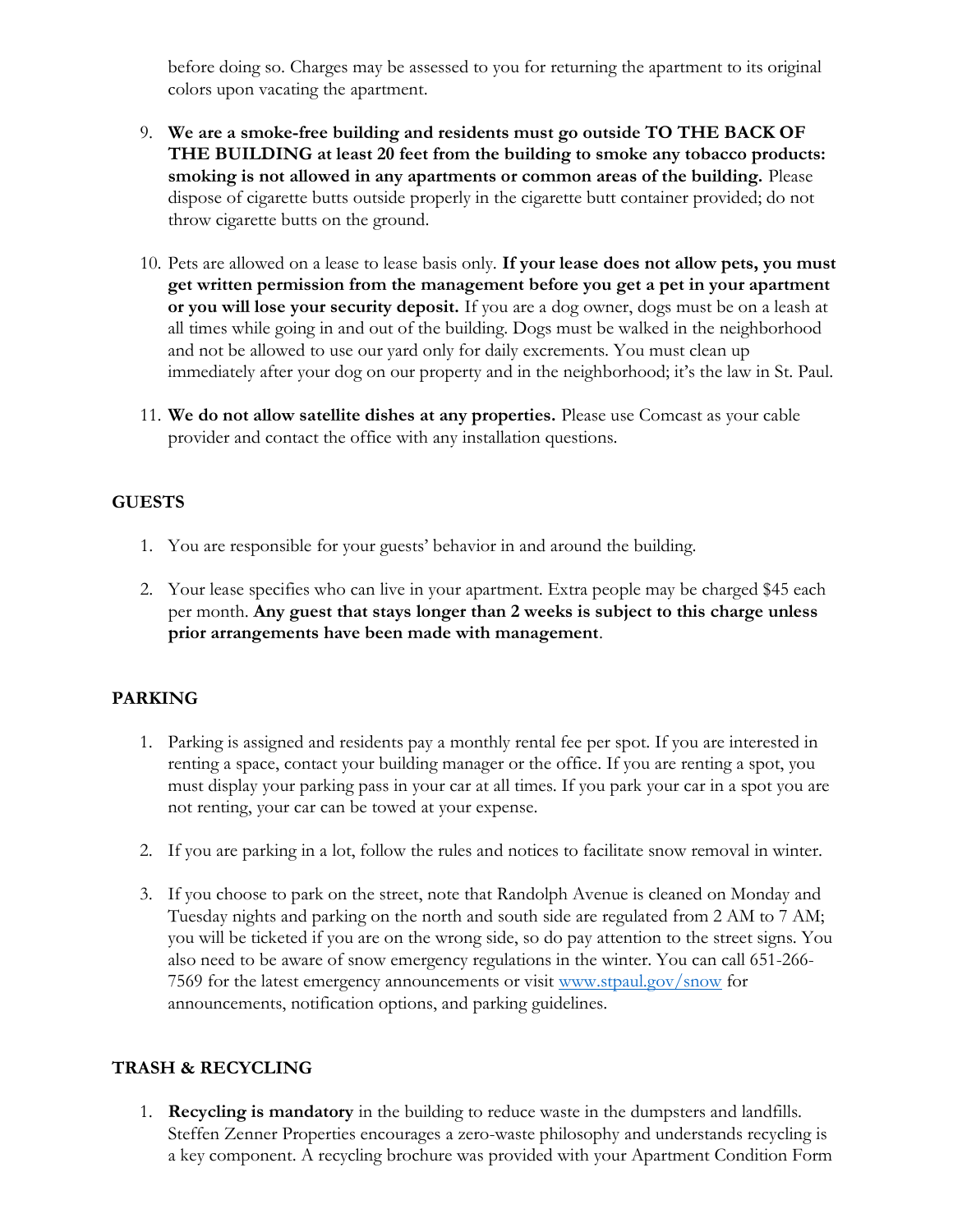& Community Member Agreement. Online resources for recycling include www.stpaul.gov/recycle (see "Recycling Information" section for Accepted Materials, Organics Recycling, Hazardous Waste, and Electronics) and www.ramseyrecycles.com.

- 2. Place all recyclables in proper carts next to the dumpsters and **flatten all cardboard boxes.** Follow the recycling brochure carefully to only put acceptable items in the recycling carts.
- 3. No plastic bags can be placed in the recycling carts. If you are collecting items in a plastic bag, empty contents into the recycling cart and put the bag in the trash. Steffen Zenner Properties and the City of St. Paul, however, encourage residents to decrease their use of plastic bags. Keep reusable bags in the car and use them when grocery shopping instead of plastic bags. While plastic bags are not accepted in recycling bins at the property, plastic bags can be taken to most retail stores for drop-off recycling. Find your closest dropoff location by visiting www.plasticfilmrecycling.org.
- 4. Another way to reduce waste in the dumpsters and landfills is by composting organic material. St. Paul residents can collect organics in their home and take it to a drop-off site. To learn what materials are accepted and where the drop-off sites are located, visit www.stpaul.gov/recycle and click "Organics Recycling."

### 5. Garbage should be placed IN THE GARBAGE DUMPSTER – NOT NEXT TO IT and put in sealed bags. Garbage should never be left outside apartment doors, but should instead be taken to the dumpster immediately.

6. Please try to recycle old furniture, household goods and clothing to Catholic Charities (651- 222-1787), the Epilepsy Foundation (651-646-8675), or Goodwill (651-379-5800). You can also utilize The Salvation Army at 572 University Avenue, St. Paul (651-789-0099) – note that the Salvation Army on University Avenue has a great drop-off site, including evening and weekend drop offs and takes everything! Don't throw items away if someone else can use them – better for others and always better for the environment.

If you cannot donate your large items, you can place them by the dumpster and our trash haulers will take them, but there is a charge. Contact the office before you place anything out for disposal – disposal fees are usually \$50 per item.

- 7. ABSOLUTELY NO DISPOSAL OF ELECTRONICS televisions, computers, small appliances, etc. Disposal of electronics is not available nor allowed on site. You must take your unwanted electronics to Best Buy or Plaza TV for proper disposal. You can find other options online by going to www.stpaul.gov/recycle, click "Recycling Information," and then click "Electronics." If you leave electronics on site, the fee is \$100 per item and that fee will come from your deposit.
- 8. Improper disposal of trash and recycling is subject to a \$50 fee from management.

### PLUMBING

- 1. If you have dripping faucets or a running toilet, call the office at once.
- 2. If you have a water leak, use the shut-off valves located behind the toilet or under the sink for the tub or sink to turn off the water while waiting for assistance.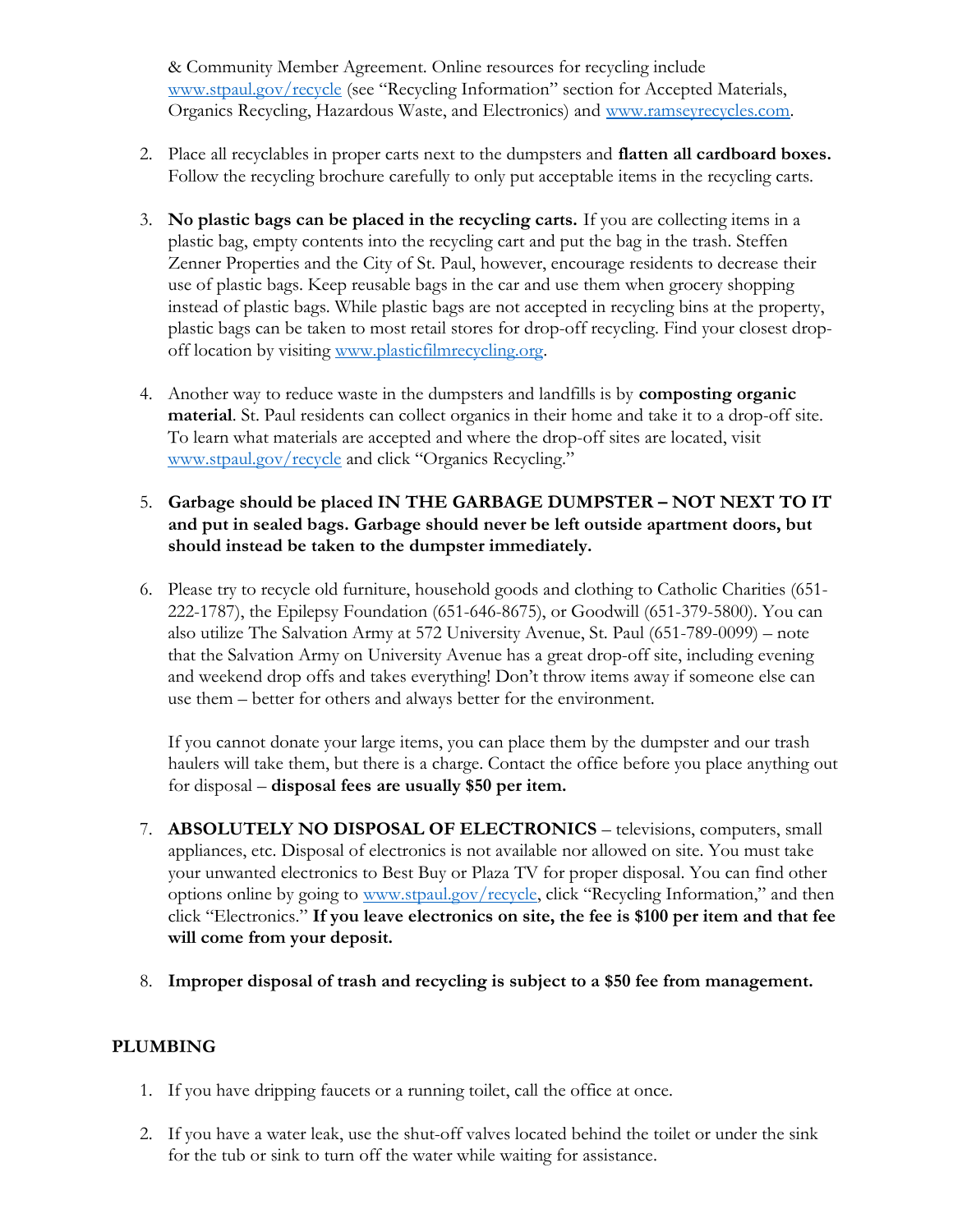- 3. Water flowing outside of the tub can damage the apartment below you as well as your walls. Please bring any overflows or deterioration to our attention right away! Use shower curtains properly to keep the water flowing into the tub drain.
- 4. Don't flush anything except tissue and natural body waste down the toilet: absolutely no tampons, other sanitary products or diapers! These will clog the sewer lines. If your toilet is clogged, try using a plunger before you call for maintenance.
- 5. Be mindful of what goes down the kitchen and bathroom sinks. No grease in the kitchen drains. Try to minimize hair down the tub and sink drains with strainers and by discarding excess hair in the trash.

# GENERAL MAINTENANCE

- 1. If you have repairs that need attention, please submit them via your online tenant portal, Property Matrix at www.propertymatrix.com. Once you log into your tenant portal, click on the 'Maintenance' tab on the top banner of the page and submit your request. If you do not have access to a computer, please call the office to verbally submit your request. If you have an after-hours emergency, contact your onsite building manager, the office and Chad at (651) 208-8964.
- 2. Depending on the urgency and nature of the repair, we will fix the problem ourselves or contact a maintenance technician. Most items will be repaired within 24 to 48 hours, and you will be notified when someone is coming in to complete repairs.
- 3. If you have not received a response from the office or a repair technician within one business day, please call again to make certain that we got your request.
- 4. Simple repairs such as changing light bulbs and batteries in smoke detectors are often assumed to be the resident's responsibility, but if you do need assistance please feel free to contact your building manager or the office.

# **HEATING**

- 1. Your apartment is heated with a steam boiler system through the radiators in your apartment. The boiler operates on an average temperature in the building with sensors that are located in several different apartments.
- 2. Our goal is to provide a comfortable temperature for you, but not to overheat the building. Overheating wastes precious natural resources and drives rent increases up as natural gas is very expensive. During the day the temperature will be 68 to 72 degrees and the temperature will drop back a few degrees at night; all of this is maintained by timers and special controls.
- 3. If you are too cold, check to make certain that your storm windows are all closed tight and that your radiator valves are open to allow the heat to flow; turn valves counterclockwise to open them. Call your building manager or the office if you are having a problem.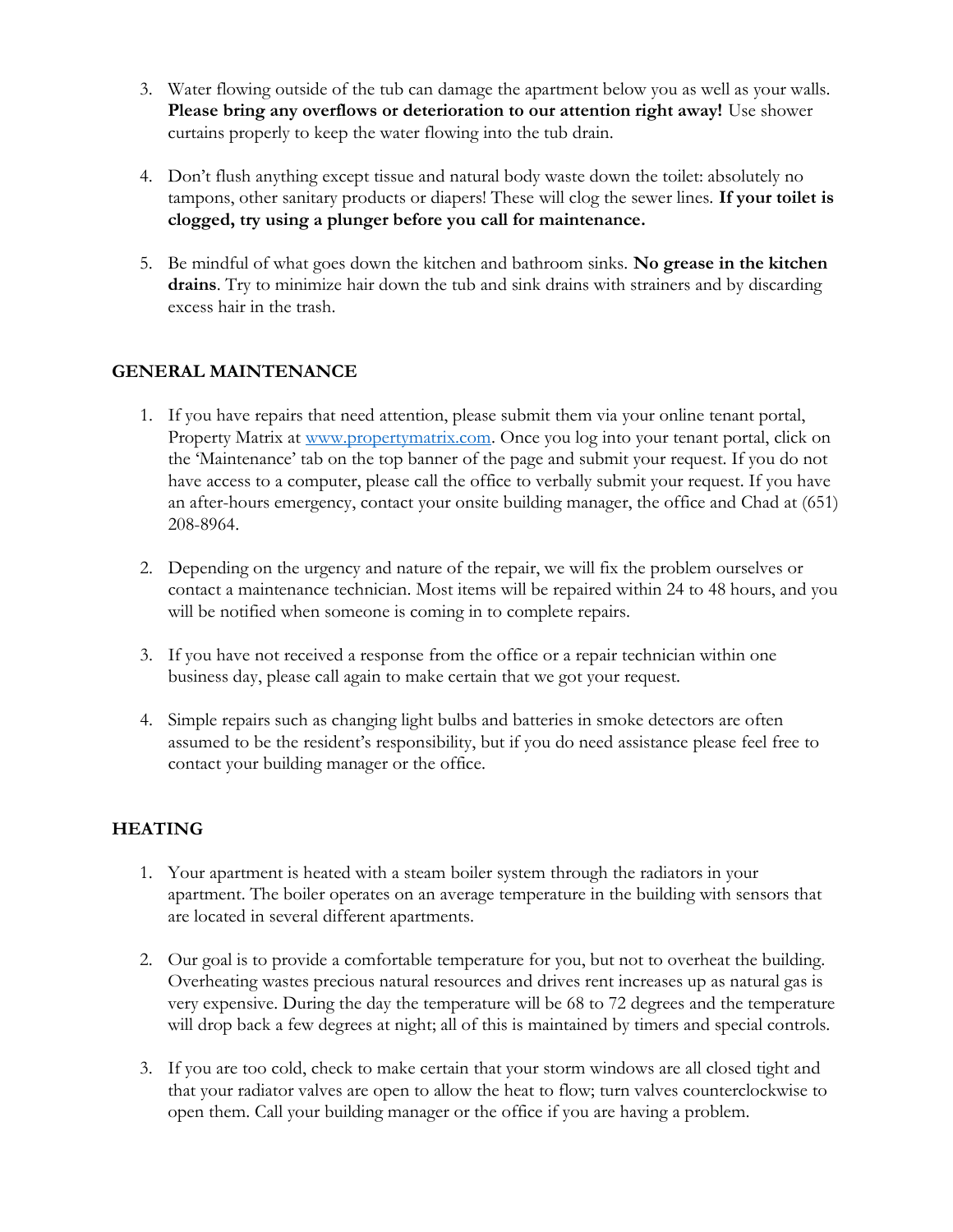4. If you are too warm, you can certainly turn radiators down which will limit steam flow but be mindful of limiting the steam flow to your radiators as this will affect the heat flow to your entire unit. You may also call the office and report the problem and we will make adjustments.

In the 1861 building, heating sensors are located in apartment 102. In the 1871 building, heating sensors are located in apartments 201 and 206.

# AIR CONDITIONERS

- 1. You may install window air conditioners in your apartment in the summer. We recommend that you install units with 5000 BTUs or less, otherwise you may overload your circuits. If you need assistance or have questions, contact the office.
- 2. Make certain that the  $A/C$  units that you install are tipped outside the building to prevent water from dripping inside the building. You may be charged for any damage that dripping water may cause from air conditioners that you install.
- 3. Air conditioners are run by electricity and any use will be added to your electricity bill with Xcel Energy.
- 4. Air conditioners must be removed and stored for the winter by October 1 unless they are properly winterized in the window or an already built-in unit. If you are a resident of 1871 Randolph, your A/C unit is built in and does not need to be moved.

# ELECTRICAL

In the 1861 building:

- 1. Your electrical box is located in the hallway of your apartment by the bathroom. This is a fuse type system with both 15-amp and 20-amp fuses.
- 2. If you have a power failure with some lights and/or outlets, most likely you have blown a fuse. You can look for a blown fuse in your electrical box and simply change the fuse to restore your power. You may change your own fuses if you like, but you can also call your building manager or the office. If you are replacing your own fuses, you must make certain that you are using the proper fuse type; the size is noted inside the fuse box. Take care not to overload circuits with too many appliances running at once.
- 3. If you have a power failure and all of you power is out in all rooms, most likely this is a problem that needs to be corrected by Xcel Energy and involves a large portion of the area. Contact Xcel Energy at 1-800-895-1999 and report the problem, and they should be able to correct the problem in an hour or two. You can also visit www.xcelenergy.com and click on "Outage & Emergencies" or "Report an Outage" to report the problem or view electronic outages affecting your area.
- 4. Your bathroom is equipped with a ground fault interrupter circuit, which can be reset at the outlet itself by pushing the reset button if the circuit there goes out.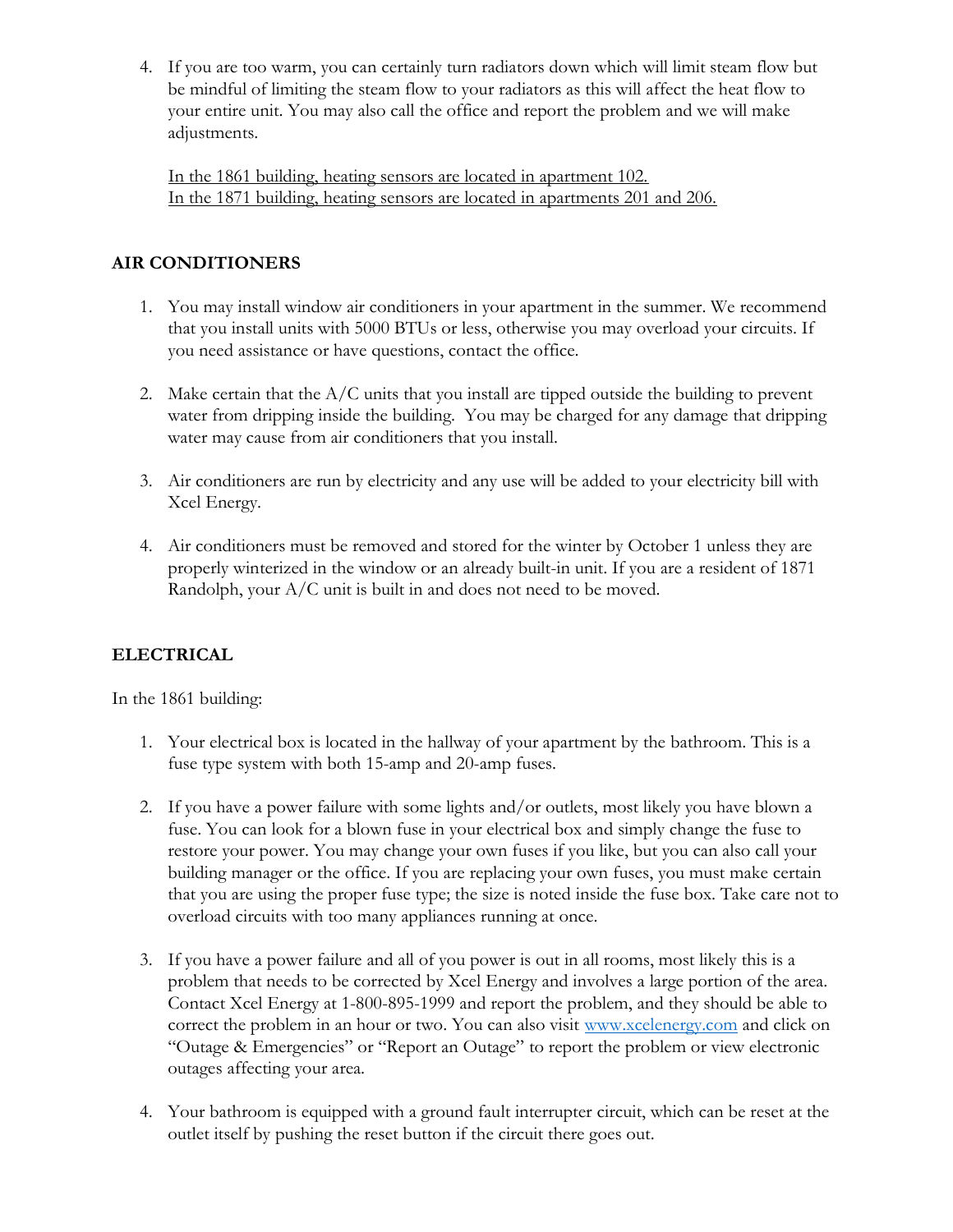In the 1871 building:

- 1. Your electrical box is located in the kitchen on the wall at eye level. This is a circuit breaker system. To open it you have to push the tab to the right and pull open.
- 2. If you have a power failure with some lights and/or outlets, most likely you have "tripped" a circuit. You can look for a "tripped" circuit breaker in your box in the basement and simply flip the circuit to the on position to restore your power. Take care not to overload circuits with too many appliances running at once. If you continue to have problems or cannot get the circuit to stay in the on position, you should contact your building manager or the office.
- 3. If you have a power failure and all of you power is out in all rooms, most likely this is a problem that needs to be corrected by Xcel Energy and involves a large portion of the area. Contact Xcel Energy at 1-800-895-1999 and report the problem, and they should be able to correct the problem in an hour or two. You can also visit www.xcelenergy.com and click on "Outage & Emergencies" or "Report an Outage" to report the problem or view electronic outages affecting your area.
- 4. Your bathroom is equipped with a ground fault interrupter circuit, which can be reset at the outlet itself by pushing the reset button if the circuit there goes out.

# LAUNDRY ROOM

- 1. Laundry room hours are from 8 AM to 10 PM. Please do not start loads after 10 PM!
- 2. Remove your loads from the washers and dryers as soon as they are done, so the machines are available for others to use.
- 3. Please leave the laundry area as clean as you found it. Wipe up detergent spills and dispose of lint and other trash in the proper receptacles. Remember to clean the lint traps in the dryer each time you use the dryer.
- 4. If you wish, you may store your detergent bottles in the appropriate area of the laundry room, but please label the bottles with your apartment number. Periodically, unmarked bottles are discarded.
- 5. Report any problems with machines to your building manager or the office.

Thank you for your attention to these details! Don't hesitate to call your building manager or the office if you have questions about anything. Welcome home!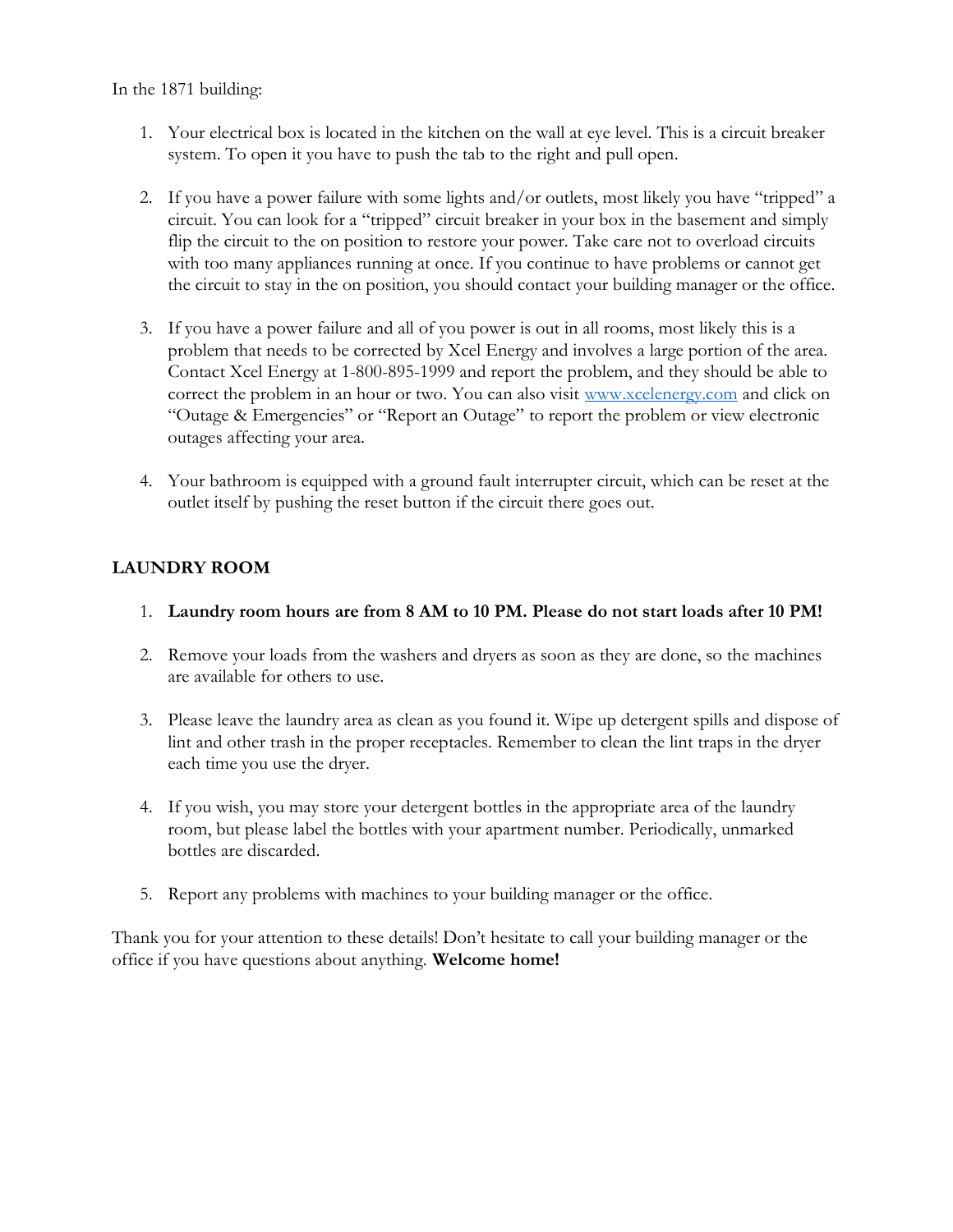# MAINTENANCE EMERGENCY PROTOCOL

#### Definition of a Maintenance Emergency:

Anything that causes immediate damage to property or threatens the immediate safety of yourself or others. Usually true emergencies entail such problems as uncontrollable water leaks usually from broken water pipes, fire, storm damage, or physical assault or theft.

In the unfortunate event that you have a true maintenance emergency, here is the protocol that you should follow.

- Try to get the situation under control: Evacuate immediately if there is a fire and call 911. Call 911 if you are being physically threatened in any way.
- Turn off water shut-off valves if there is a water problem (can be found underneath or behind most sinks and toilets).
- Call building manager Kayla at 612-322-9779.
- Call maintenance technician Chad at 651-208-8964.
- Call the office at 651-290-0391 if you are unable to reach a maintenance technician, and please leave messages at all numbers.

# IF YOU CALL AND GET VOICE MAIL, LEAVE A MESSAGE. EMERGENCY MESSAGES ARE MONITORED 24 HOURS A DAY.